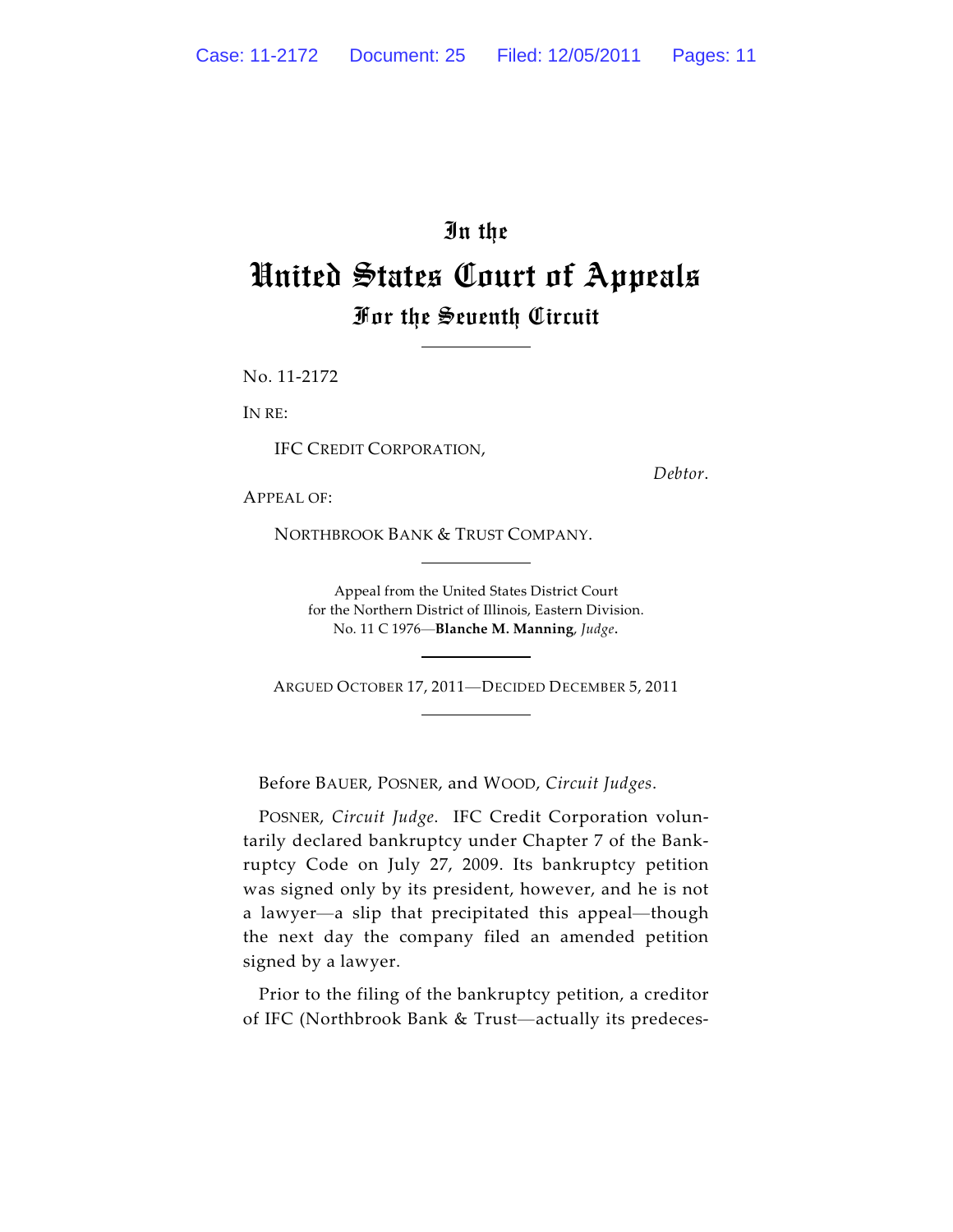sor, First Chicago Bank & Trust, but we can ignore that detail) had sued IFC, charging fraud. Upon the filing of the original petition, all suits against the debtor were automatically stayed. 11 U.S.C. § 362(a)(1). So Northbrook refiled its fraud complaint as a claim in the bankruptcy proceeding. In response, IFC's trustee in bankruptcy moved to rescind payments of pre-petition debts that IFC had made to Northbrook, on the ground that the payments were voidable preferences because they had been made within 90 days before the declaration of bankruptcy. See 11 U.S.C. §§ 547(b), (f). The parties settled the trustee's preferences claim conditional on a determination that the bankruptcy court had had jurisdiction over it.

Northbrook's jurisdictional argument, rejected by the bankruptcy and district judges and now pressed on us, is that the fact that the original petition for bankruptcy was not signed by a lawyer made the bankruptcy proceeding void, or as state court cases say (though the question whether a person or firm or other entity may litigate in federal court pro se is a question of federal procedural law rather than of state law, *Elustra v. Mineo*, 595 F.3d 699, 704 (7th Cir. 2010)), a "nullity." E.g., *Applebaum v. Rush University Medical Center*, 899 N.E.2d 262, 266 (Ill. 2008); *Downtown Disposal Services, Inc. v. City of Chicago*, 943 N.E.2d 185, 194-95 (Ill. App. 2011), appeal allowed, 949 N.E.2d 1097 (Ill. 2011); *Torrey v. Leesburg Regional Medical Center*, 769 So. 2d 1040, 1044-45 (Fla. 2000); cf. *Brewer v. Poole*, 207 S.W.3d 458, 466 (Ark. 2005). If so, the absence of jurisdiction could not be cured by amending the petition, as IFC had done the day after filing it.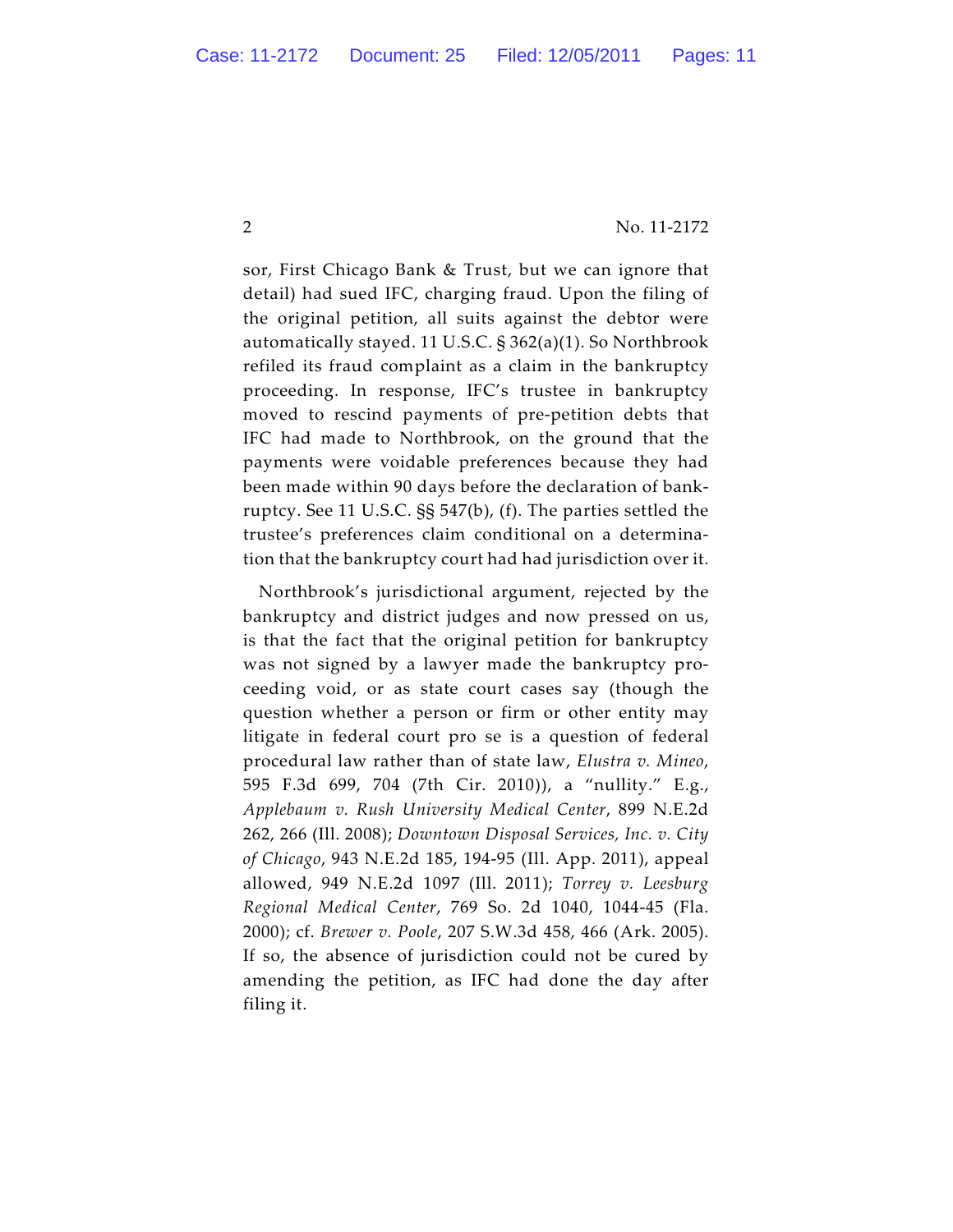Bankruptcy Rule 9011(a) allows the omission of a signature, including we assume the signature of a lawyer, to be "corrected promptly." But it is unclear whether the corporation in this case was represented and its lawyer just accidentally failed to sign the pleading. For the complaint *was* signed, only by a person—IFC's president ineligible to sign because he was not a lawyer. IFC's house counsel had, it is true, supervised the preparation of the petition and filed it with the clerk of the bankruptcy court. But we haven't been told why she didn't sign it. Without an answer to that question we can't determine whether Rule 9011(a) is applicable.

We also set to one side the doctrine of "nunc pro tunc" (now for then). It is not a substitute for relation back. It can't be used to revise history, but only to correct inaccurate records. *Central Laborers' Pension, Welfare & Annuity Funds v. Griffee*, 198 F.3d 642, 644 (7th Cir. 1999); *King v. Ionization Int'l, Inc*., 825 F.2d 1180, 1188 (7th Cir. 1987); *United States v. Suarez-Perez*, 484 F.3d 537, 541 (8th Cir. 2007).

So we must meet Northbrook's jurisdictional argument head on.

Corporations unlike human beings are not permitted to litigate pro se. *Rowland v. California Men's Colony*, 506 U.S. 194, 201-02 (1993); *United States v. Hagerman*, 545 F.3d 579, 581 (7th Cir. 2008); *Scandia Down Corp. v. Euroquilt, Inc.*, 772 F.2d 1423, 1427 (7th Cir. 1985); *Nixon, Ellison & Co. v. Southwestern Ins. Co.*, 47 Ill. 444 (1868); *Berg v. Mid-America Industrial, Inc.*, 688 N.E.2d 699, 704 (Ill. App. 1997). The reasons courts give for the rule—which really are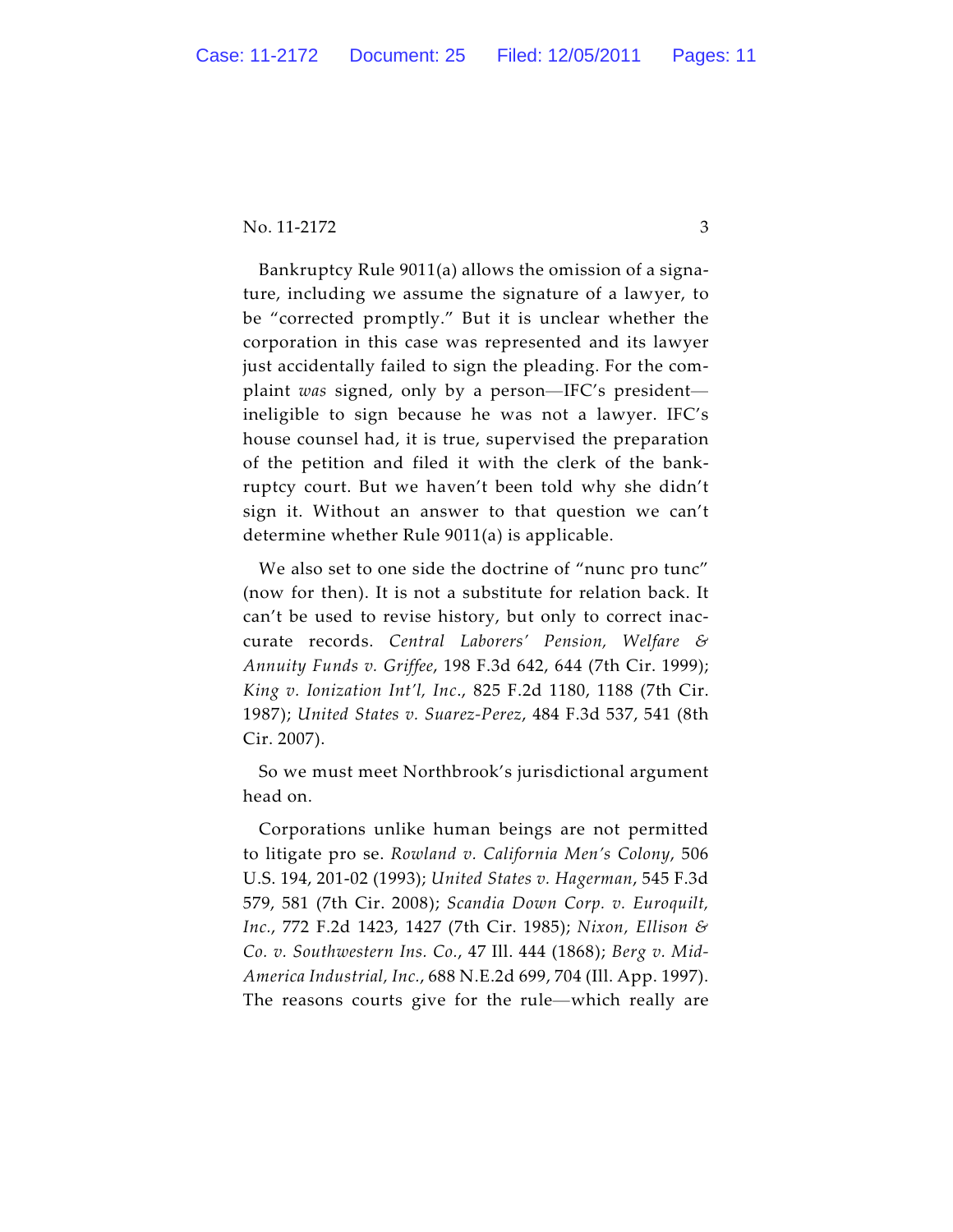just variations on the theme of distrust of nonlawyers' ability ever to conduct litigation in a competent and ethical fashion, see, e.g., *Strong Delivery Ministry Ass'n v. Board of Appeals of Cook County*, 543 F.2d 32, 33-34 (7th Cir. 1976); *Eagle Associates v. Bank of Montreal*, 926 F.2d 1305, 1308 (2d Cir. 1991); *National Independent Theatre Exhibitors, Inc. v. Buena Vista Distribution Co.*, 748 F.2d 602, 609 (11th Cir. 1984), since nonlawyers are not subject to discipline as members of the bar—apply equally to individuals. Yet individuals are permitted to litigate pro se, though not to represent other litigants, *Elustra v. Mineo*, *supra*, 595 F.3d at 704; see 28 U.S.C. § 1654, with some exceptions, such as tax advisers in Tax Court proceedings. Tax Ct. R. 200(a)(3); *Hawkins v. Commissioner,* 85 T.C.M. (CCH) 1530, 2003 WL 21436740, at \*2 (U.S. Tax Ct. 2003). See also *Machadio v. Apfel*, 276 F.3d 103, 107 (2d Cir. 2002). Corporations have, it is true, on average more money for hiring lawyers than individuals do, but there are many tiny corporations and many wealthy individuals.

But there is a difference, unrelated to scale or resources, between individual self-representation and corporate representation. There is no agency problem when an individual represents himself (and remember that with just a few exceptions unless he is a lawyer he is forbidden to represent anyone other than himself), but there can be an acute agency problem when the pro se litigant is a corporation. A corporation can't literally represent itself; it has to be represented by an individual. And like any institution a corporation is itself a collective of individuals. In this case the president was representing the corporation (initially), but in other cases there might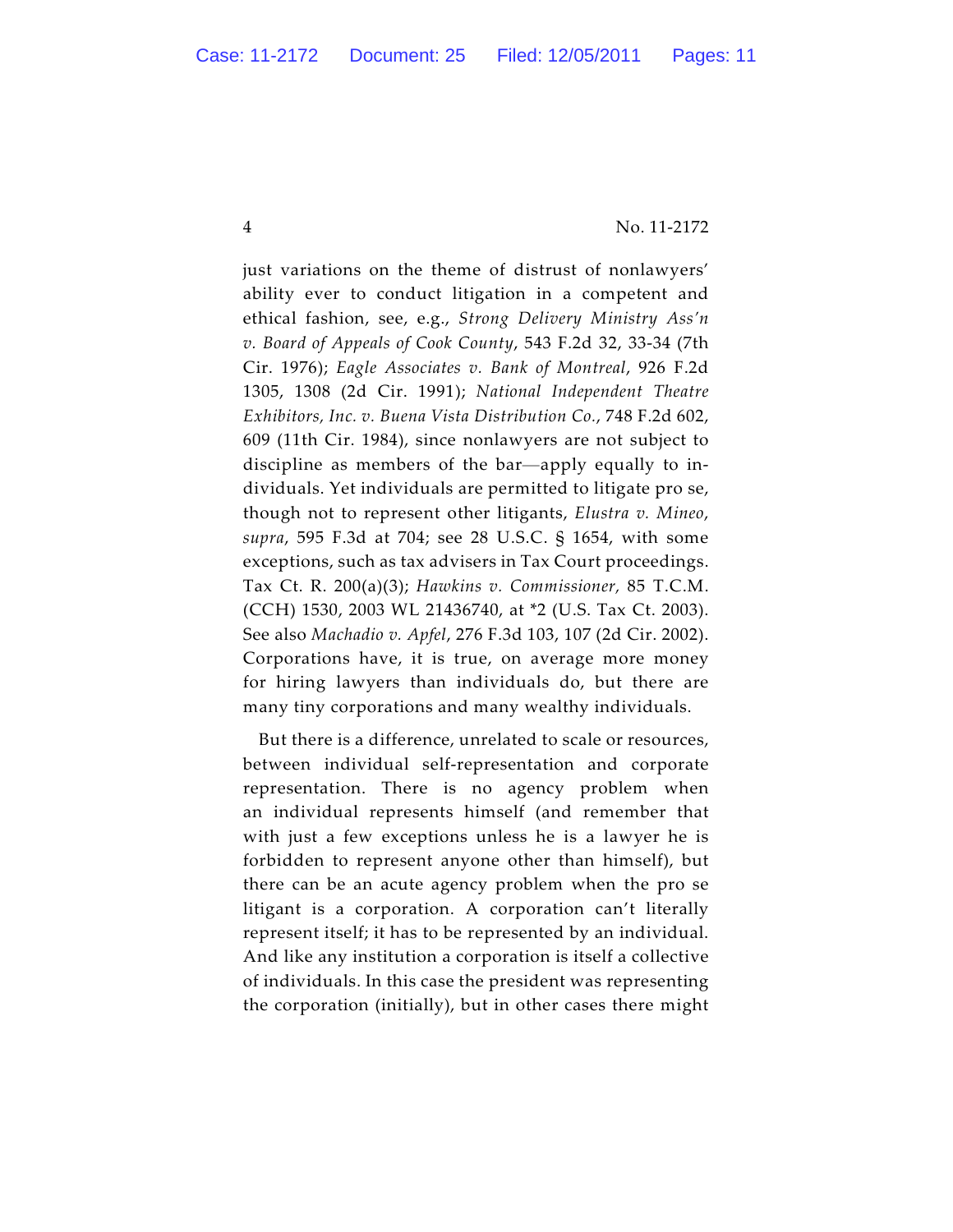be a question whether the designated individual's relation to the corporation made him an appropriate representative of its owners. Confining corporate representation to lawyers mitigates the problem.

That is a reason why corporations are represented by lawyers rather than a reason why a corporation, acting through its board of directors, should be forbidden to select a nonlawyer to represent it in litigation. But a court does not permit an individual to represent another person; why should it treat corporations differently in this respect? Judges for good reason don't like dealing with pro se litigants and have better grounds for their antipathy when the pro se litigant is a corporation, not only because corporate representation is third party rather than first party but also because corporations enjoy a number of privileges denied individuals, such as the cloak of limited liability worn by their investors (whether individuals or other corporations), which enables corporations to raise equity capital more cheaply than individuals can. Inability to litigate pro se can be thought of as part of the price for corporations' privileges. *United States v. Hagerman*, *supra*, 545 F.3d at 581- 82; *Jadair Inc. v. United States Fire Ins. Co.*, 562 N.W.2d 401, 407 n. 14 (Wis. 1997); *Eckles v. Atlanta Technology Group, Inc.*, 485 S.E.2d 22, 26 (Ga. 1997).

But is prohibiting corporations from litigating pro se a rule of federal subject-matter jurisdiction, as Northbrook insists, so that the only thing a federal court can do with a complaint (including a petition for bankruptcy) not signed by a lawyer is dismiss it? That might seem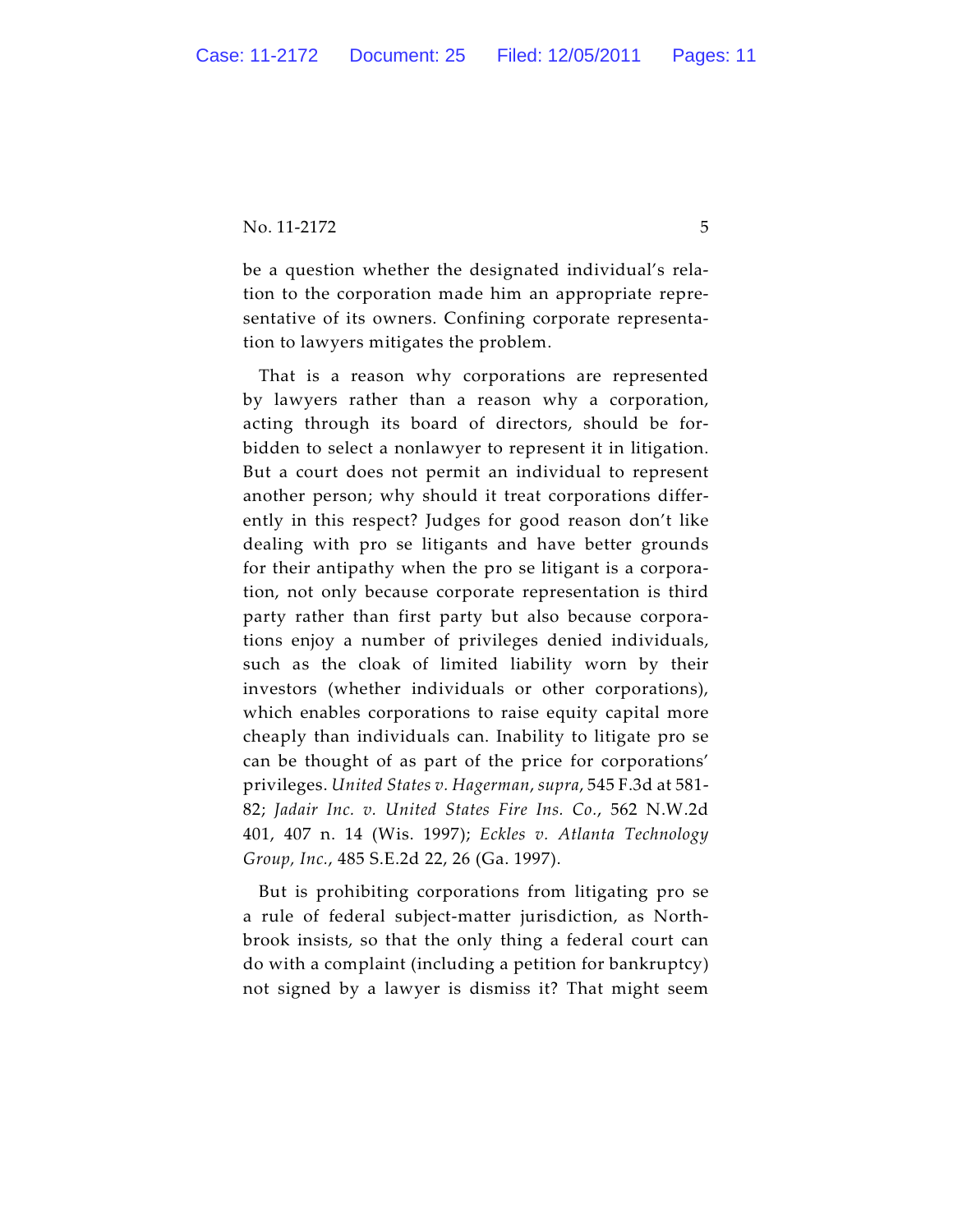a question of no practical significance, since the complaint can be refiled forthwith, signed by a lawyer—as happened in this case. But the statute of limitations may have run in the interim, however brief. Moreover, preference liability in bankruptcy is limited to payments made to favored creditors within 90 days before the declaration of bankruptcy (unless the creditor is an insider, in which event the period is extended to a year, 11 U.S.C.  $\S$  547(b)(4)(B)) and so could be lost if the date of filing were delayed by even a day.

But we can't think why the rule barring corporations from litigating without counsel should be deemed a rule of subject-matter jurisdiction. In part to spare the courts the bother of addressing issues not presented by the parties, and also in recognition of the adversary character of the American adjudicative process, *Henderson v. Shinseki*, 131 S. Ct. 1197, 1202 (2011) ("branding a rule as going to a court's subject-matter jurisdiction alters the normal operation of our adversarial system. Under that system, courts are generally limited to addressing the claims and arguments advanced by the parties. Courts do not usually raise claims or arguments on their own" (citation omitted)), the Supreme Court has taken a sharp turn toward confining dismissals for want of subject-matter jurisdiction to cases in which the federal tribunal has been denied by the Constitution or Congress or a valid federal regulation the authority to adjudicate a particular type of suit. See (besides *Henderson*) *Reed Elsevier, Inc. v. Muchnick*, 130 S. Ct. 1237, 1248 (2010); *Union Pacific R.R. v. Brotherhood of Locomotive Engineers & Trainmen General Committee*, 130 S. Ct. 584, 596-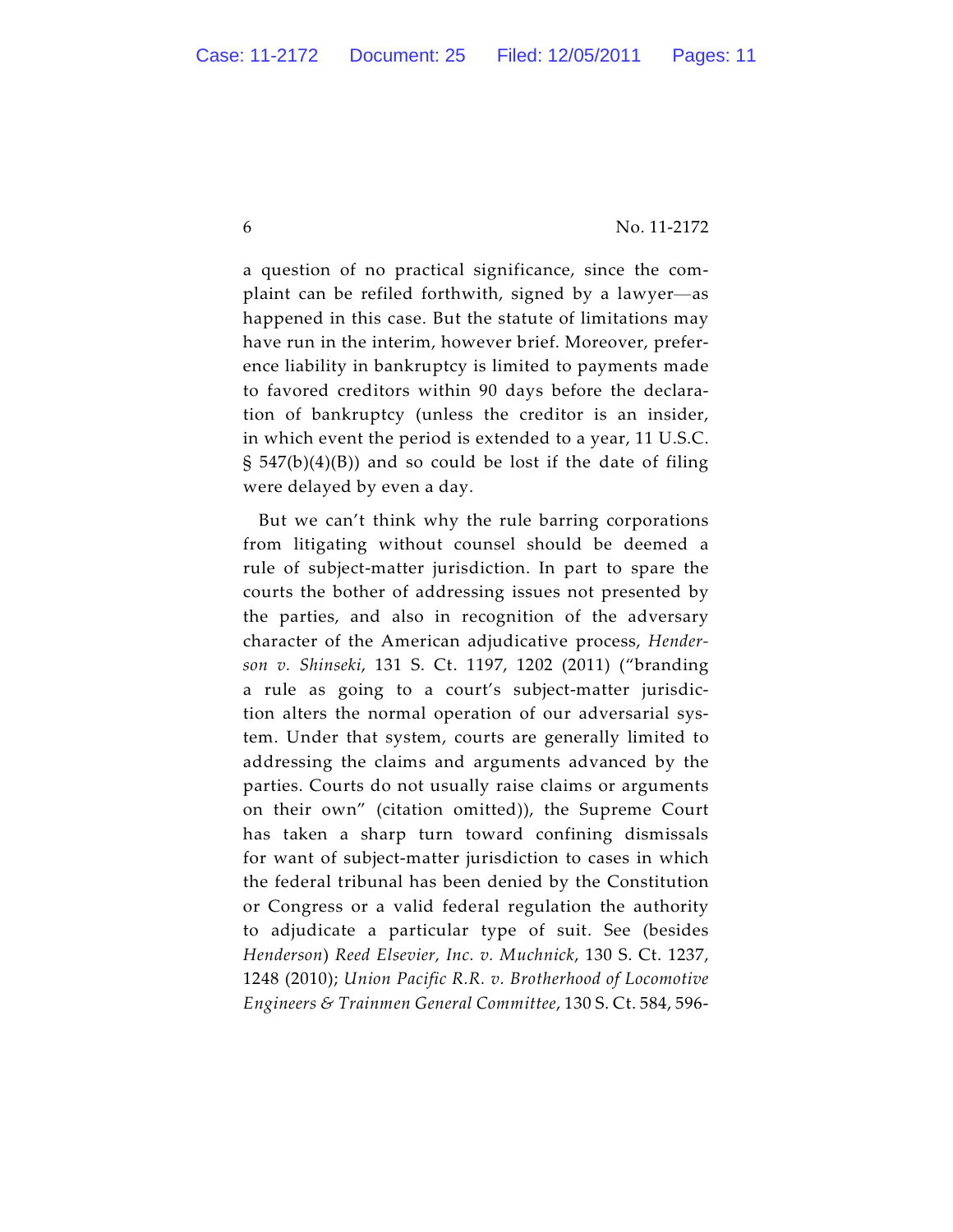98 (2009); *Arbaugh v. Y & H Corp.*, 546 U.S. 500, 514-16 (2006); *Eberhart v. United States*, 546 U.S. 12, 18-19 (2005) (per curiam); *Scarborough v. Principi*, 541 U.S. 401, 413-14 (2004); *Kontrick v. Ryan*, 540 U.S. 443, 454-55 (2004). These days, therefore, subject-matter jurisdiction is (with an exception noted below) about the competence of the tribunal—"competence" in the sense of legal empowerment to decide a case—rather than about the mistakes that litigants and sometimes judges make in a case that is within the tribunal's competence.

An example of a case that is outside federal judicial competence is a suit that does not fit within the limits of the federal judicial power set forth in Article III of the Constitution, or a type of suit expressly barred by Congress, for example under its constitutional power to restrict the appellate jurisdiction of the Supreme Court (Article III, section 2, provides in part that "the Supreme Court shall have appellate Jurisdiction, both as to Law and Fact, with such Exceptions, and under such Regulations[,] as the Congress shall make") or its implied (and exercised) power to refuse to allow federal courts to entertain diversity suits in which the stakes fall short of a dollar threshold specified by Congress. *Arbaugh v. Y & H Corp.*, *supra*, 546 U.S. at 515-16.

The primary distinction is thus between classes of case that the Constitution or legislation declares off limits to the federal courts and errors in the conduct of cases that are within limits. (The exception is for statutory limits on the time for filing an appeal. E.g., *Bowles v. Russell*, 551 U.S. 205 (2007). It has no application to this case.) IFC's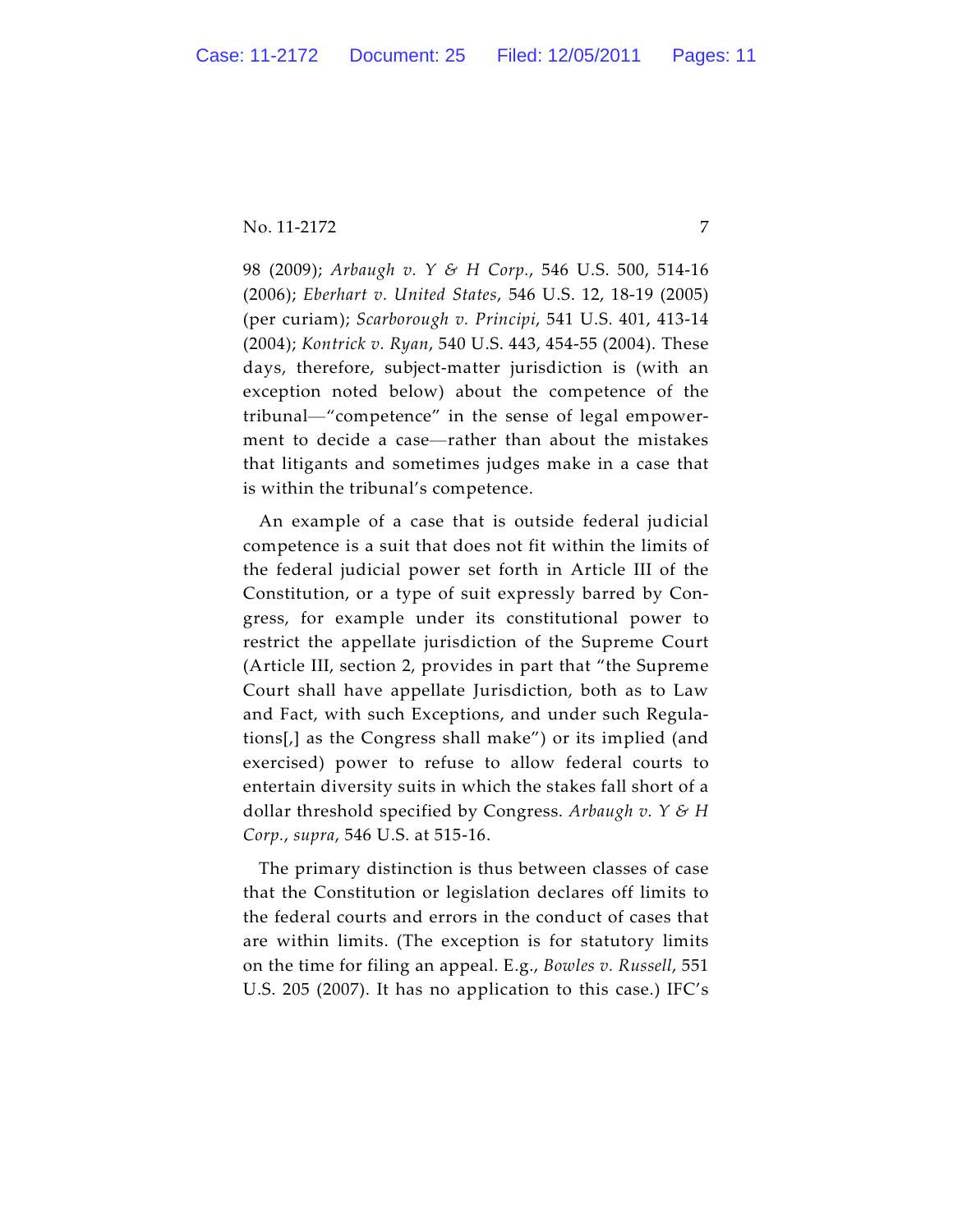bankruptcy is the type of proceeding that Congress has authorized federal courts to handle, while the rule barring lay representation of a corporation concerns the conduct of cases that are within that authority.

The usual effects of establishing a jurisdictional prerequisite to suit are twofold. First, the prerequisite is not waivable, *Arbaugh v. Y & H Corp.*, *supra*, 546 U.S. at 514; *Hurley v. Motor Coach Industries, Inc.*, 222 F.3d 377, 379 (7th Cir. 2000), until final judgment has been entered and appellate remedies exhausted. (That is, "even subjectmatter jurisdiction . . . may not be attacked collaterally," *Travelers Indemnity Co. v. Bailey*, 129 S. Ct. 2195, 2205-06 (2009), quoting *Kontrick v. Ryan*, *supra*, 540 U.S. at 445 n. 9, although there are a few exceptions. *Id*. at 2206 n. 6.) Second, dismissal for want of jurisdiction, not being an adjudication on the merits, is without prejudice, Fed. R. Civ. P. 41(b); *Semtek Int'l Inc. v. Lockheed Martin Corp.*, 531 U.S. 497, 505-06 (2001); *Costello v. United States*, 365 U.S. 265, 285-86 (1961); *T.W. v. Brophy*, 124 F.3d 893, 898 (7th Cir. 1997), which is to say that it doesn't foreclose, by operation of the doctrine of res judicata, a future litigation to decide the merits.

These consequences of an absence of subject-matter jurisdiction are not appropriate punishments for pro se litigation by a corporation. Requiring a do-over of a lawsuit is costly to everyone yet can actually benefit the plaintiff—the usual author of the jurisdictional mistake—because dismissal without prejudice allows a complete do-over if the plaintiff can refile his case without running afoul of the jurisdictional obstacle that wrecked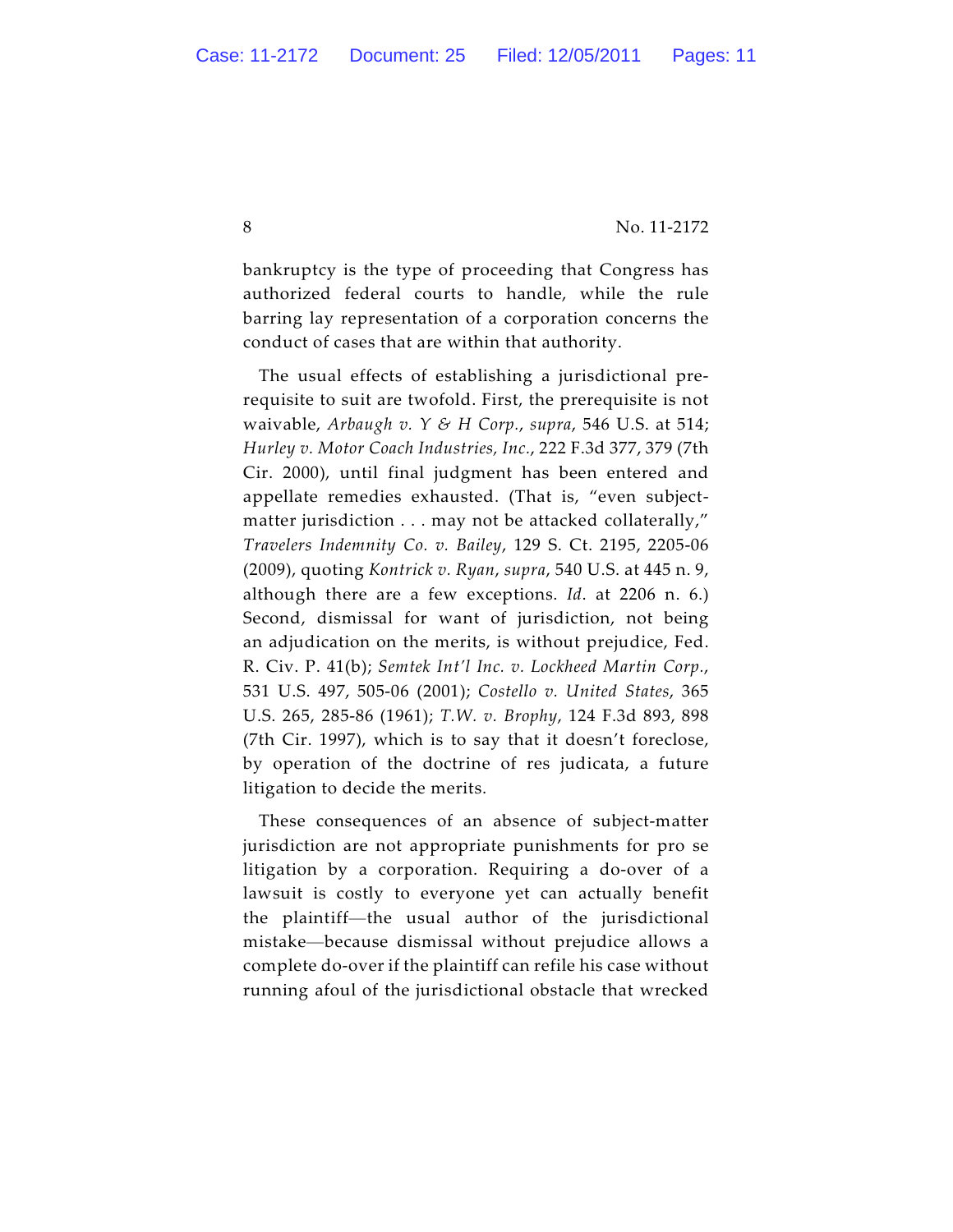his original claim. That could be a particularly costly consequence if the jurisdictional defect were discovered late in a protracted bankruptcy, as it was here; deeming a pro se filing by a corporation a defect of subjectmatter jurisdiction would require IFC to file a new bankruptcy proceeding more than two years after the original and amended petitions.

There is no danger that litigation by unrepresented corporations will flourish unless the prohibition of lay representation of corporations is deemed jurisdictional because opponents will often prefer to litigate against a party that is not represented and so will waive any objection. Judges as we said dislike pro se litigation and will be vigorous enforcers of the rule that bars it, except in cases like this where the violation was utterly inconsequential.

We conclude that the rule is not jurisdictional—and we note that even the Illinois courts, staunch defenders of the "nullity" rule though they are, consider it discretionary rather than mandatory, see *Applebaum v. Rush University Medical Center*, *supra*, 899 N.E.2d at 266; *Downtown Disposal Services, Inc. v. City of Chicago*, *supra*, 943 N.E.2d at 194-95, while the Supreme Court of Florida has jettisoned it. *Torrey v. Leesburg Regional Medical Center*, *supra*, 769 So. 2d at 1045-46. The conclusion we reach today was implicit in *United States v. Tri-No Enterprises, Inc.*, 819 F.2d 154, 159 (7th Cir. 1987), which held that harmless violations could be ignored, and in *Scandia Down Corp. v. Euroquilt, Inc.*, *supra*, 772 F.2d at 1427, where we said that "[*i*]*f* Scandia had objected to [a nonlawyer's] representation of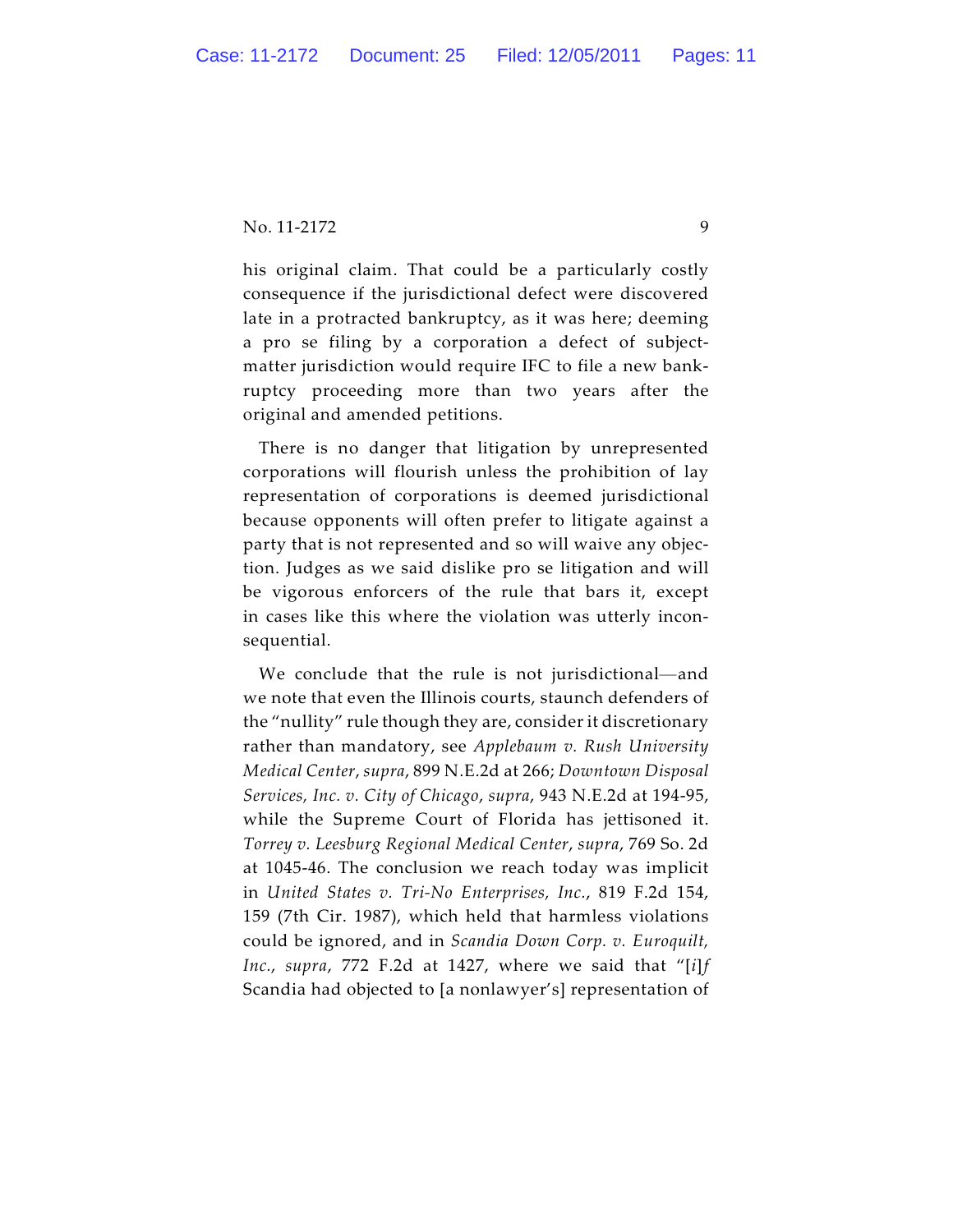Euroquilt, the district court would have been required to prevent Euroquilt from appearing at trial" (emphasis added). It's a rule and should be enforced, but sanctions for its violation should be proportioned to the gravity of the violation's consequences. E.g., *Ty Inc. v. Softbelly's Inc.*, 517 F.3d 494, 499-500 (7th Cir. 2008). There were no adverse consequences to IFC's filing error, so there was no reason to impose any sanction, let alone the sanction of dismissal.

Dismissal would have been proper, in order to implement the rule, had the court discovered at the outset that IFC was unrepresented. But having promptly obtained counsel, IFC could resurrect the litigation by amending its petition on the authority of Bankruptcy Rule 1009(a) ("a voluntary petition . . . may be amended by the debtor as a matter of course at any time before the case is closed") with relation back to the date of the original filing. That is what it did.

It's true that Rule 1009(a) doesn't mention relation back, unlike its counterpart in nonbankruptcy cases, Fed. R. Civ. P. 15(c), which allows relation back on various grounds in cases governed by the civil rules (bankruptcy proceedings have their own procedural rules). Yet relation back can be important in a bankruptcy case because without it amendments to the petition would shift the preference period.

Rule 7015 of the bankruptcy rules applies Rule 15 of the civil rules to adversary proceedings and Rule 1018 applies it to contested involuntary petitions—that is, contested declarations of bankruptcy filed by creditors